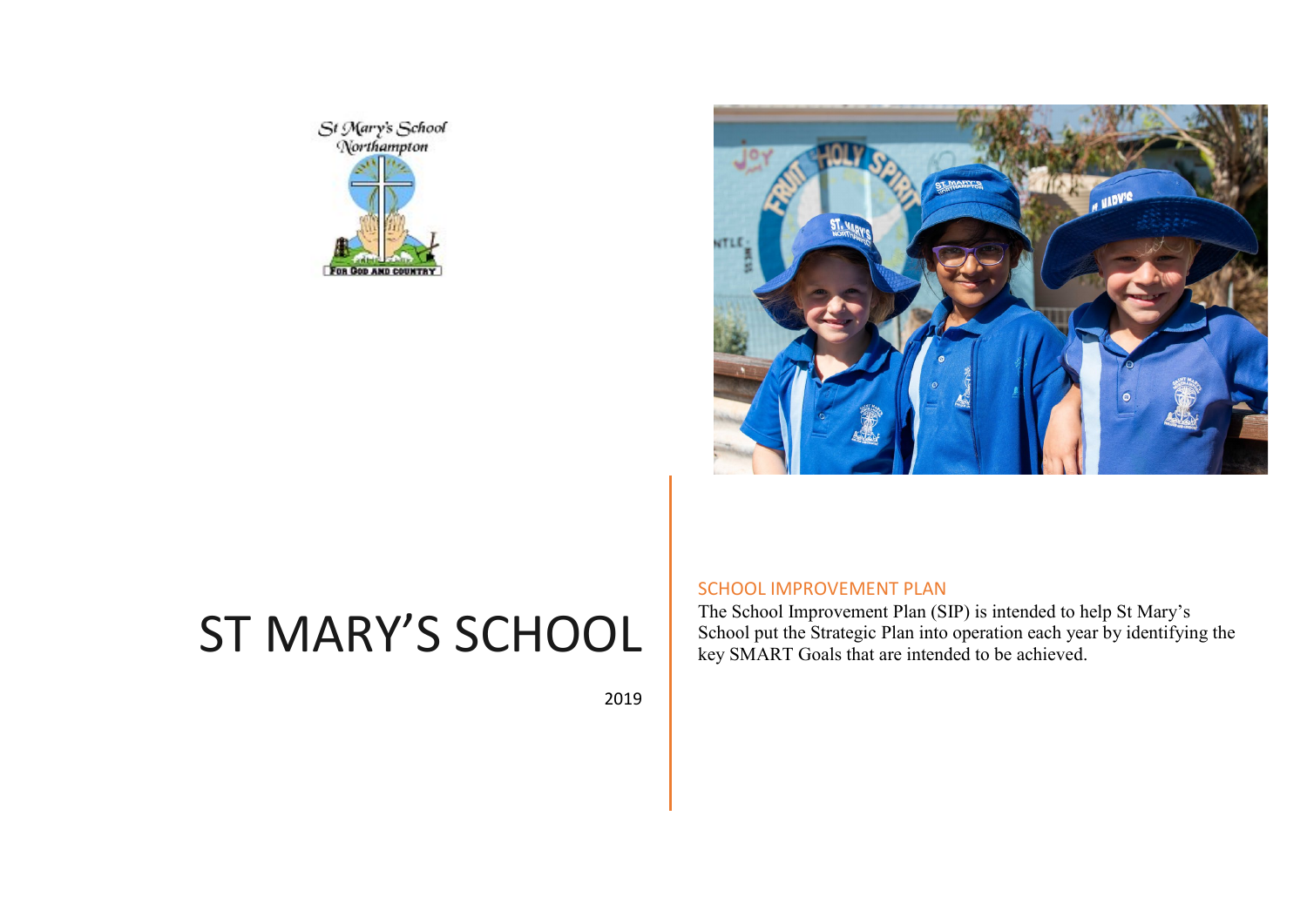| $2019 -$          | <b>CATHOLIC IDENTITY</b>                                                                                                                                                                                                                                                                                                                                                                                                                                                                                                                                      | <b>EDUCATION</b>                                                                                                                                                                                                                                                                                                                                                                                 | <b>COMMUNITY</b>                                                                                                                                                                                                                                                                                                                                                                                                                                               | <b>STEWARDSHIP</b>                                                                                                                                                                                                                                                                                                                 |
|-------------------|---------------------------------------------------------------------------------------------------------------------------------------------------------------------------------------------------------------------------------------------------------------------------------------------------------------------------------------------------------------------------------------------------------------------------------------------------------------------------------------------------------------------------------------------------------------|--------------------------------------------------------------------------------------------------------------------------------------------------------------------------------------------------------------------------------------------------------------------------------------------------------------------------------------------------------------------------------------------------|----------------------------------------------------------------------------------------------------------------------------------------------------------------------------------------------------------------------------------------------------------------------------------------------------------------------------------------------------------------------------------------------------------------------------------------------------------------|------------------------------------------------------------------------------------------------------------------------------------------------------------------------------------------------------------------------------------------------------------------------------------------------------------------------------------|
| 2021              | (Discipleship)                                                                                                                                                                                                                                                                                                                                                                                                                                                                                                                                                | (Learning)                                                                                                                                                                                                                                                                                                                                                                                       | (Engagement)                                                                                                                                                                                                                                                                                                                                                                                                                                                   | (Accountability)                                                                                                                                                                                                                                                                                                                   |
| <b>CECWA</b>      | <b>Inspiring Christ-centred</b>                                                                                                                                                                                                                                                                                                                                                                                                                                                                                                                               | Catholic Schools of                                                                                                                                                                                                                                                                                                                                                                              | <b>Pastoral Catholic</b>                                                                                                                                                                                                                                                                                                                                                                                                                                       | Accessible, Affordable and                                                                                                                                                                                                                                                                                                         |
| <b>Strategic</b>  | Leaders                                                                                                                                                                                                                                                                                                                                                                                                                                                                                                                                                       | Excellence                                                                                                                                                                                                                                                                                                                                                                                       | Communities                                                                                                                                                                                                                                                                                                                                                                                                                                                    | Sustainable System of                                                                                                                                                                                                                                                                                                              |
| <b>Directions</b> |                                                                                                                                                                                                                                                                                                                                                                                                                                                                                                                                                               |                                                                                                                                                                                                                                                                                                                                                                                                  |                                                                                                                                                                                                                                                                                                                                                                                                                                                                | <b>Schools</b>                                                                                                                                                                                                                                                                                                                     |
|                   | A Contemporary models of<br>Gospel leadership that are<br>inclusive, flexible and responsive<br>to the increasing requirements of<br>church, governments and<br>society.<br><b>B</b> Shared leadership and<br>governance practices that<br>embrace Catholic Social<br><b>Teaching Principles</b><br>emphasising common good,<br>participation, subsidiarity and<br>co-responsibility.<br><b>C</b> Inclusive leadership formation<br>and development reflecting the<br>commitment and diverse talents<br>of staff, students, parents and<br>community members. | <b>A</b> Effective communities<br>developing students as whole<br>Christian persons.<br><b>B</b> Catholic schools witnessing<br>effective, contemporary<br>pedagogy and mission-inspired<br>practice and outreach.<br><b>C</b> Shared understanding and<br>commitment to a Catholic Vision<br>for Learning across all schools.<br>D Commitment to providing high<br>quality Religious Education. | <b>A</b> Inclusive communities<br>welcoming and supporting<br>students with diverse learning<br>and social needs.<br><b>B</b> Shared understanding and<br>commitment to the Transforming<br>Lives Strategy 2025.<br><b>C</b> Open processes for<br>conversation and engagement<br>with all members of CEWA<br>communities and their local<br>Church.<br><b>D</b> Services to enhance the<br>safety and wellbeing of students<br>and staff across all contexts. | <b>A</b> Initiatives ensuring the<br>accessibility, affordability,<br>sustainability and growth of<br>schools.<br><b>B</b> Transparent and inclusive<br>processes for distributing<br>resources which build equity and<br>co-responsibility across all<br>schools.<br><b>C</b> Responsiveness to the<br>diverse needs of students. |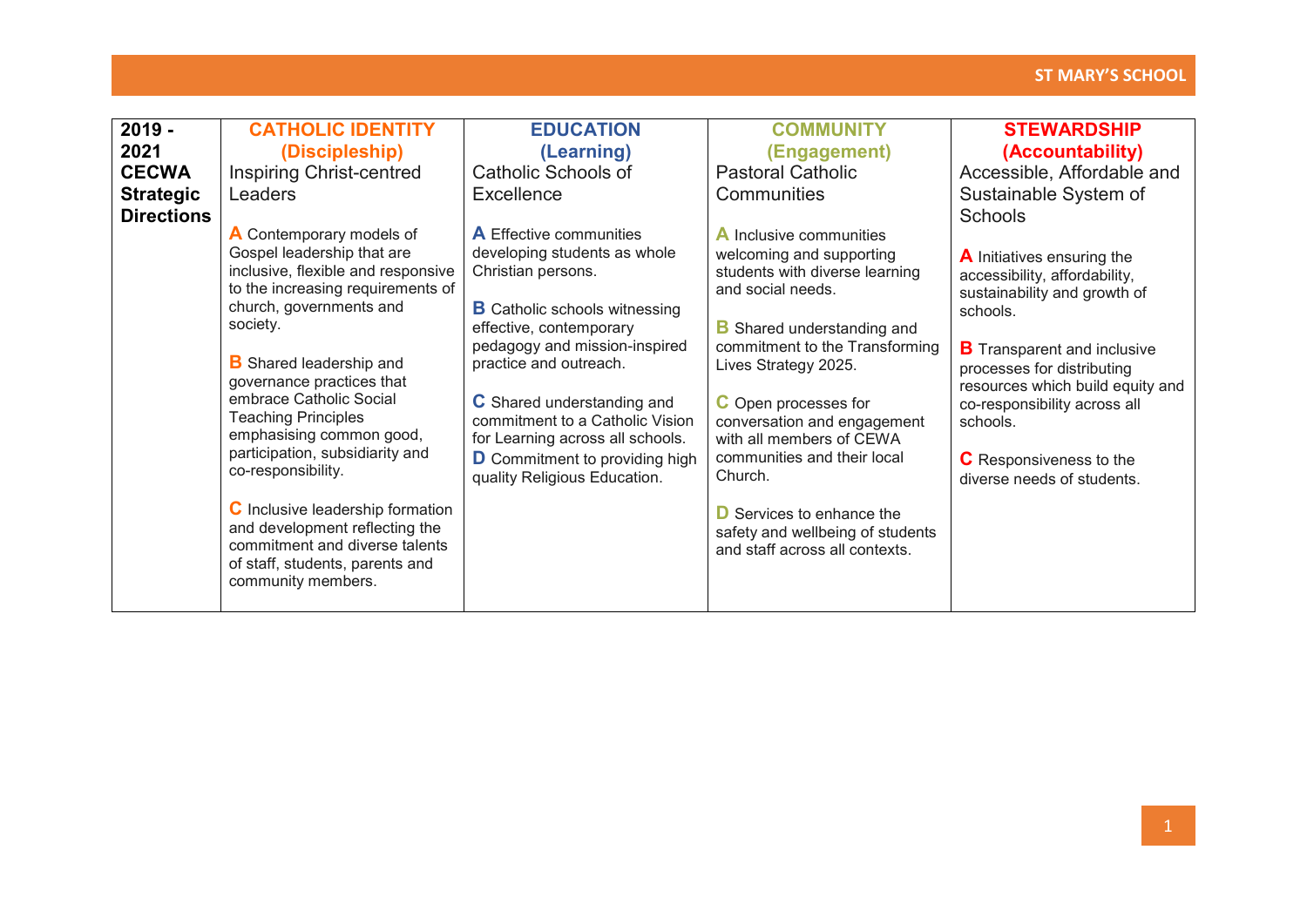| <b>Focus Area</b> | Informed by<br>Evidence<br>Qualitative and<br>quantitative | <b>Specific</b><br>Performance &<br>development<br>goal to be<br>achieved (stated<br>simply) | <b>Measurable</b><br>Evidence that will<br>be used to<br>demonstrate<br>progression and<br>goal | <b>Achievable</b><br>What actions<br>will I take to<br>achieve the<br>qoal? | Relevant<br>How does the<br>goal connect to<br>the school's<br>strategic plan<br>(and/ or other<br>plans)? | <b>Time Bound</b><br>What are the<br>timeframe<br>milestones?<br>Timeframe within<br>which the goal will<br>be achieved | <b>Resources</b><br>Support/resources<br>that will be required<br>to achieve the goal.<br>Key personnel: who<br>is responsible /<br>ensuring we are on<br>track | <b>Success</b><br>Criteria<br>How will you know<br>you have been<br>successful<br>(quantitative and<br>measurable)? |
|-------------------|------------------------------------------------------------|----------------------------------------------------------------------------------------------|-------------------------------------------------------------------------------------------------|-----------------------------------------------------------------------------|------------------------------------------------------------------------------------------------------------|-------------------------------------------------------------------------------------------------------------------------|-----------------------------------------------------------------------------------------------------------------------------------------------------------------|---------------------------------------------------------------------------------------------------------------------|
| Evangelisation    | - Current EP                                               | - Update                                                                                     | - EP updated &                                                                                  | $-$ PL                                                                      | - Religious                                                                                                | - By the end of                                                                                                         | - Damien                                                                                                                                                        | - New EP                                                                                                            |
| Plan (EP)         | expired in                                                 | EP                                                                                           | implemented                                                                                     | attended by                                                                 | Education                                                                                                  | T3, the staff,                                                                                                          | O'Malley                                                                                                                                                        | shared with                                                                                                         |
| Focus             | 2018                                                       |                                                                                              |                                                                                                 | Principal &                                                                 | Policy 2-B6                                                                                                | <b>School Board</b>                                                                                                     | (CEWAG                                                                                                                                                          | parents and                                                                                                         |
|                   |                                                            |                                                                                              |                                                                                                 | Senior                                                                      |                                                                                                            | and parent                                                                                                              | Religious                                                                                                                                                       | implemented                                                                                                         |
|                   |                                                            |                                                                                              |                                                                                                 | Teacher                                                                     | - St Mary's                                                                                                | body will have                                                                                                          | Education                                                                                                                                                       | at St Mary's                                                                                                        |
|                   |                                                            |                                                                                              |                                                                                                 |                                                                             | School                                                                                                     | reviewed and                                                                                                            | Consultant)                                                                                                                                                     | School                                                                                                              |
|                   |                                                            |                                                                                              |                                                                                                 | - Staff                                                                     | Strategic                                                                                                  | revised St                                                                                                              |                                                                                                                                                                 |                                                                                                                     |
|                   |                                                            |                                                                                              |                                                                                                 | Meetings &                                                                  | Plan                                                                                                       | Mary's School                                                                                                           | - CEWA RE                                                                                                                                                       | - New EP                                                                                                            |
|                   |                                                            |                                                                                              |                                                                                                 | <b>PLCs</b>                                                                 |                                                                                                            | EP                                                                                                                      | Team                                                                                                                                                            | uploaded to                                                                                                         |
|                   |                                                            |                                                                                              |                                                                                                 |                                                                             |                                                                                                            |                                                                                                                         |                                                                                                                                                                 | School                                                                                                              |
|                   |                                                            |                                                                                              |                                                                                                 | - Source                                                                    |                                                                                                            |                                                                                                                         | - Father Larry                                                                                                                                                  | Website                                                                                                             |
|                   |                                                            |                                                                                              |                                                                                                 | other EPs                                                                   |                                                                                                            |                                                                                                                         | (Parish Priest)                                                                                                                                                 |                                                                                                                     |
|                   |                                                            |                                                                                              |                                                                                                 | from other                                                                  |                                                                                                            |                                                                                                                         |                                                                                                                                                                 |                                                                                                                     |
|                   |                                                            |                                                                                              |                                                                                                 | schools                                                                     |                                                                                                            |                                                                                                                         |                                                                                                                                                                 |                                                                                                                     |
|                   |                                                            |                                                                                              |                                                                                                 |                                                                             |                                                                                                            |                                                                                                                         |                                                                                                                                                                 |                                                                                                                     |
|                   |                                                            |                                                                                              |                                                                                                 |                                                                             |                                                                                                            |                                                                                                                         |                                                                                                                                                                 |                                                                                                                     |
|                   |                                                            |                                                                                              |                                                                                                 |                                                                             |                                                                                                            |                                                                                                                         |                                                                                                                                                                 |                                                                                                                     |
|                   |                                                            |                                                                                              |                                                                                                 |                                                                             |                                                                                                            |                                                                                                                         |                                                                                                                                                                 |                                                                                                                     |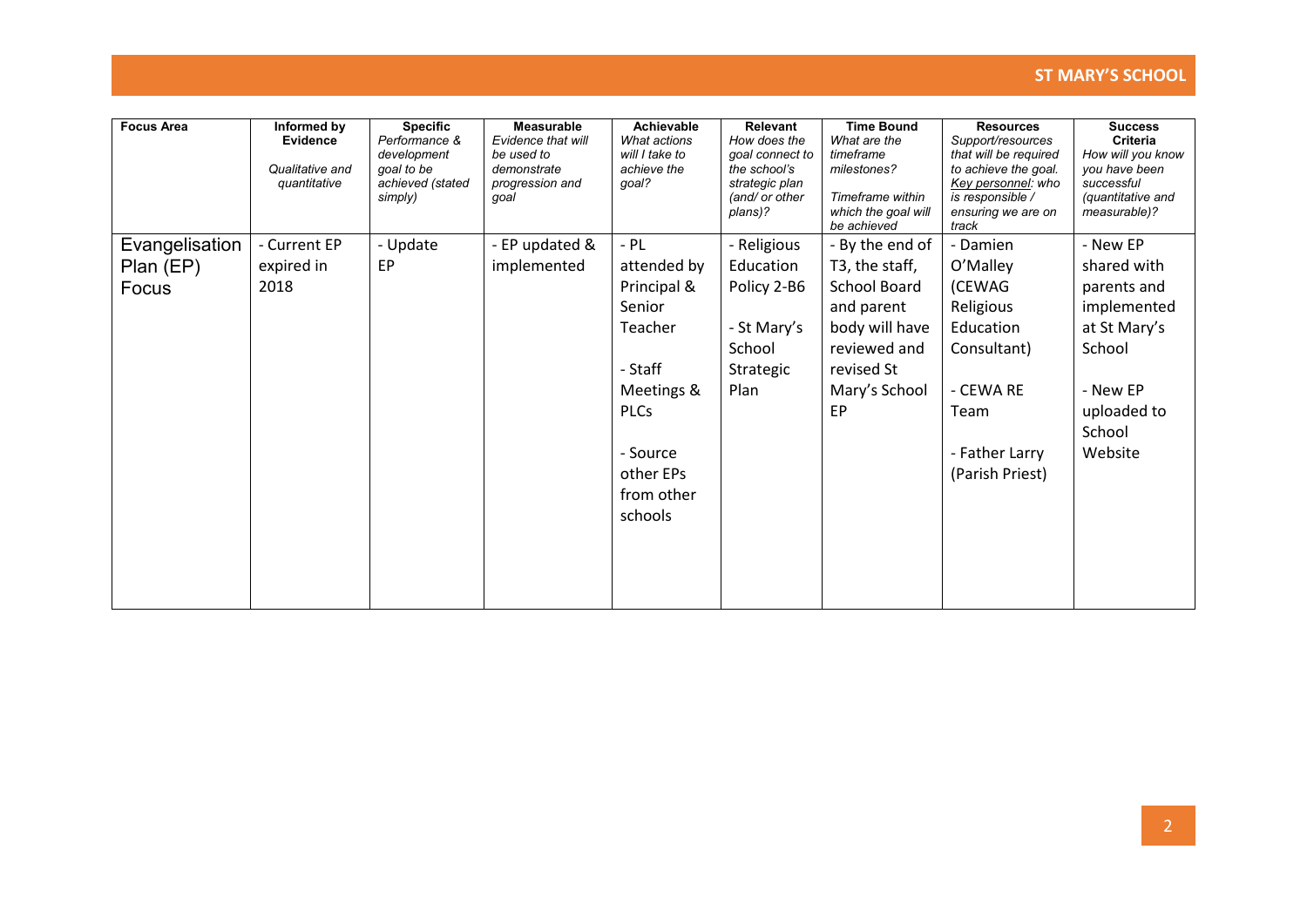| <b>Focus Area</b> | Informed by<br><b>Evidence</b><br>Qualitative and<br>quantitative | <b>Specific</b><br>Performance &<br>development<br>goal to be<br>achieved (stated<br>simply) | <b>Measurable</b><br>Evidence that will<br>be used to<br>demonstrate<br>progression and<br>goal | Achievable<br>What actions<br>will I take to<br>achieve the<br>qoal? | Relevant<br>How does the<br>qoal connect<br>to the school's<br>strategic plan<br>(and/ or other<br>plans)? | <b>Time Bound</b><br>What are the<br>timeframe<br>milestones?<br>Timeframe within<br>which the goal will<br>be achieved | <b>Resources</b><br>Support/resources<br>that will be required<br>to achieve the goal.<br>Key personnel: who<br>is responsible /<br>ensuring we are on<br>track | <b>Success</b><br><b>Criteria</b><br>How will you know<br>you have been<br>successful<br>(quantitative and<br>measurable)? |
|-------------------|-------------------------------------------------------------------|----------------------------------------------------------------------------------------------|-------------------------------------------------------------------------------------------------|----------------------------------------------------------------------|------------------------------------------------------------------------------------------------------------|-------------------------------------------------------------------------------------------------------------------------|-----------------------------------------------------------------------------------------------------------------------------------------------------------------|----------------------------------------------------------------------------------------------------------------------------|
| Aboriginal        | - Aboriginal                                                      | - Develop an                                                                                 | - AEP                                                                                           | - Establish                                                          | - Aboriginal                                                                                               | - T1 Group                                                                                                              | - GECKOs                                                                                                                                                        | - AEP                                                                                                                      |
| Education         | Education                                                         | AEP and                                                                                      | developed,                                                                                      | working                                                              | Education                                                                                                  | established and                                                                                                         | Coordinator                                                                                                                                                     | produced,                                                                                                                  |
| Plan (AEP)        | Improvement                                                       | support                                                                                      | communicated                                                                                    | party (staff,                                                        | Policy 2-B3                                                                                                | AEIM process                                                                                                            |                                                                                                                                                                 | communicated                                                                                                               |
| Focus             | Map (AEIM)                                                        | documents                                                                                    | and                                                                                             | parents,                                                             |                                                                                                            | commences                                                                                                               | - Working Party                                                                                                                                                 | and                                                                                                                        |
|                   | not                                                               | using the                                                                                    | implementation                                                                                  | Grace Lewis)                                                         | - CECWA                                                                                                    |                                                                                                                         |                                                                                                                                                                 | implemented                                                                                                                |
|                   | completed at                                                      | <b>CEWA AEIM</b>                                                                             | by all staff                                                                                    |                                                                      | Strategic                                                                                                  | - T2/T3 AEP                                                                                                             | - Grace Lewis                                                                                                                                                   |                                                                                                                            |
|                   | whole staff                                                       | process.                                                                                     |                                                                                                 | - Liaise with                                                        | Direction                                                                                                  | produced and                                                                                                            | (CEWAG                                                                                                                                                          | - Increased                                                                                                                |
|                   | level                                                             |                                                                                              |                                                                                                 | Grace Lewis                                                          |                                                                                                            | communicated                                                                                                            | Aboriginal                                                                                                                                                      | AEIM self-                                                                                                                 |
|                   |                                                                   |                                                                                              |                                                                                                 | in regards to                                                        |                                                                                                            |                                                                                                                         | Education                                                                                                                                                       | assessment                                                                                                                 |
|                   | - AEP not in                                                      |                                                                                              |                                                                                                 | AEIM                                                                 |                                                                                                            | -T4                                                                                                                     | Consultant)                                                                                                                                                     | rating                                                                                                                     |
|                   | alignment and                                                     |                                                                                              |                                                                                                 | process                                                              |                                                                                                            | Implementation                                                                                                          |                                                                                                                                                                 |                                                                                                                            |
|                   | reflective of                                                     |                                                                                              |                                                                                                 |                                                                      |                                                                                                            | of AEP by all                                                                                                           |                                                                                                                                                                 |                                                                                                                            |
|                   | AEIM                                                              |                                                                                              |                                                                                                 | - Schedule                                                           |                                                                                                            | staff                                                                                                                   |                                                                                                                                                                 |                                                                                                                            |
|                   |                                                                   |                                                                                              |                                                                                                 | time Pupil                                                           |                                                                                                            | commences                                                                                                               |                                                                                                                                                                 |                                                                                                                            |
|                   |                                                                   |                                                                                              |                                                                                                 | Free                                                                 |                                                                                                            |                                                                                                                         |                                                                                                                                                                 |                                                                                                                            |
|                   |                                                                   |                                                                                              |                                                                                                 | Day/PLC                                                              |                                                                                                            |                                                                                                                         |                                                                                                                                                                 |                                                                                                                            |
|                   |                                                                   |                                                                                              |                                                                                                 |                                                                      |                                                                                                            |                                                                                                                         |                                                                                                                                                                 |                                                                                                                            |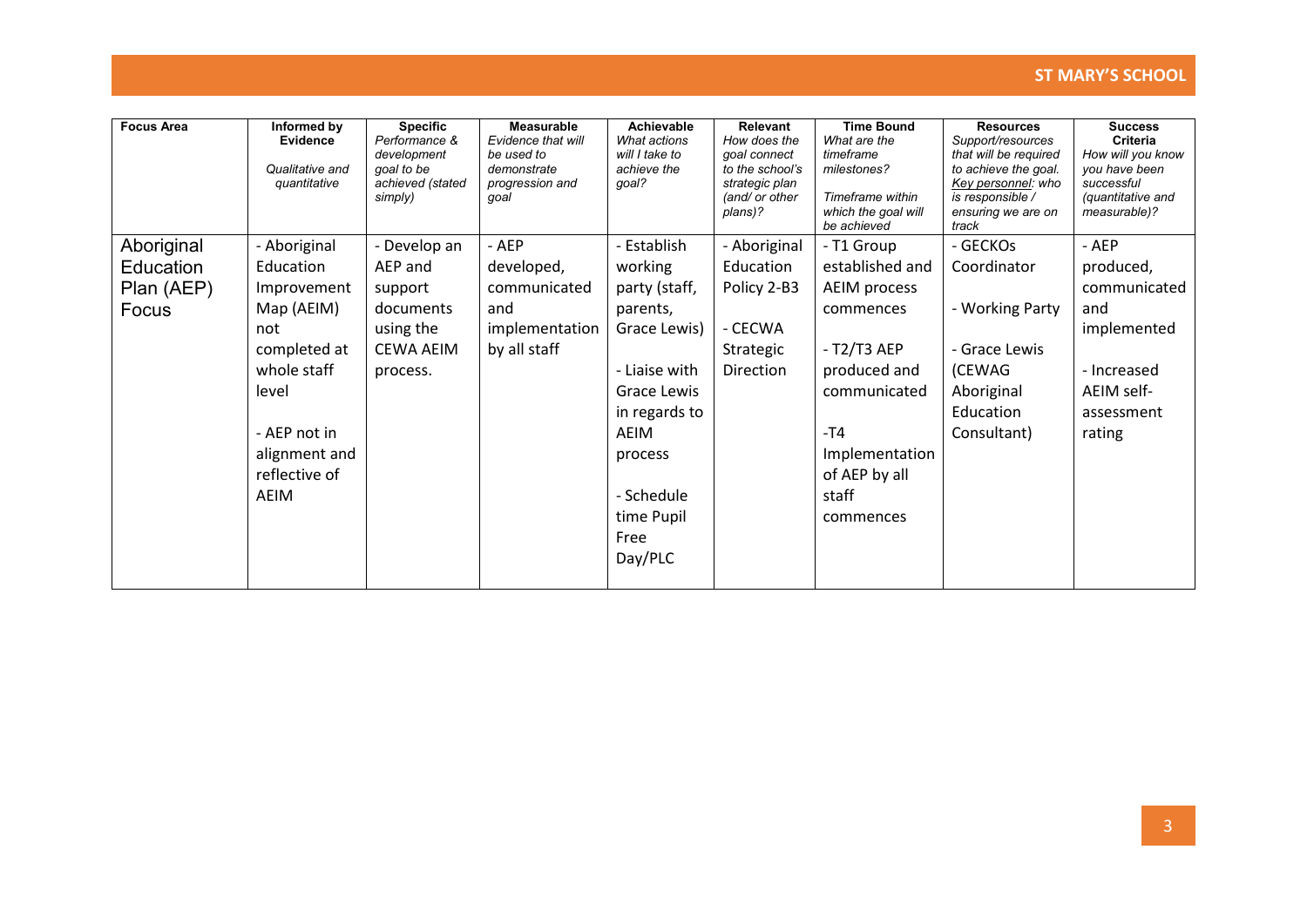| <b>Focus Area</b>               | Informed by<br><b>Evidence</b><br>Qualitative and<br>quantitative                                                                                                      | <b>Specific</b><br>Performance &<br>development<br>goal to be<br>achieved (stated<br>simply)                                                                                                        | <b>Measurable</b><br>Evidence that will<br>be used to<br>demonstrate<br>progression and<br>qoal                                              | <b>Achievable</b><br>What actions<br>will I take to<br>achieve the<br>qoal?                                                                                                         | Relevant<br>How does the<br>goal connect to<br>the school's<br>strategic plan<br>(and/ or other<br>plans)? | <b>Time Bound</b><br>What are the<br>timeframe<br>milestones?<br>Timeframe within<br>which the goal will<br>be achieved | <b>Resources</b><br>Support/resources<br>that will be required<br>to achieve the goal.<br>Key personnel: who<br>is responsible /<br>ensuring we are on<br>track | <b>Success</b><br><b>Criteria</b><br>How will you know<br>you have been<br>successful<br>(quantitative and<br>measurable)? |
|---------------------------------|------------------------------------------------------------------------------------------------------------------------------------------------------------------------|-----------------------------------------------------------------------------------------------------------------------------------------------------------------------------------------------------|----------------------------------------------------------------------------------------------------------------------------------------------|-------------------------------------------------------------------------------------------------------------------------------------------------------------------------------------|------------------------------------------------------------------------------------------------------------|-------------------------------------------------------------------------------------------------------------------------|-----------------------------------------------------------------------------------------------------------------------------------------------------------------|----------------------------------------------------------------------------------------------------------------------------|
| Curriculum<br><b>Plan Focus</b> | $-2017/2018$<br>focus on<br>Literacy<br>- MAI testing<br>undertaken<br>but info is not<br>being fully<br>Utilised<br>- Is the test<br>being<br>delivered<br>correctly? | - Upskill<br>teaching staff<br>in delivering<br>the test<br>- Undertake<br>PL in the MAI<br>as a staff and<br>the follow up<br>strategies<br>that can be<br>used to<br>promote<br>student<br>growth | - Video staff<br>delivering the<br>test<br>-PLC sessions to<br>review samples<br>of work and<br>strategy<br>implementation<br>using MAI info | - Book PL for<br><b>MAI</b> revision<br>- Continual<br>checking in<br>with<br>teachers to<br>see how<br>they are<br>going with<br>using the<br>MAI data,<br>booklet &<br>strategies | Assessment<br>& Reporting<br>Policy &<br>Schedule                                                          | - PL to be<br>scheduled for<br>ASAP<br>Teachers to<br>complete MAI<br>by end of T1                                      | - MAI Resources<br>- CEWA<br><b>Consultants</b><br>- Helen Carrier<br>(CEWAG School<br>Support<br>Consultant)                                                   | - Improvement<br>in 2020<br>student data<br>- Use of<br>strategies in<br>teaching<br>programmes                            |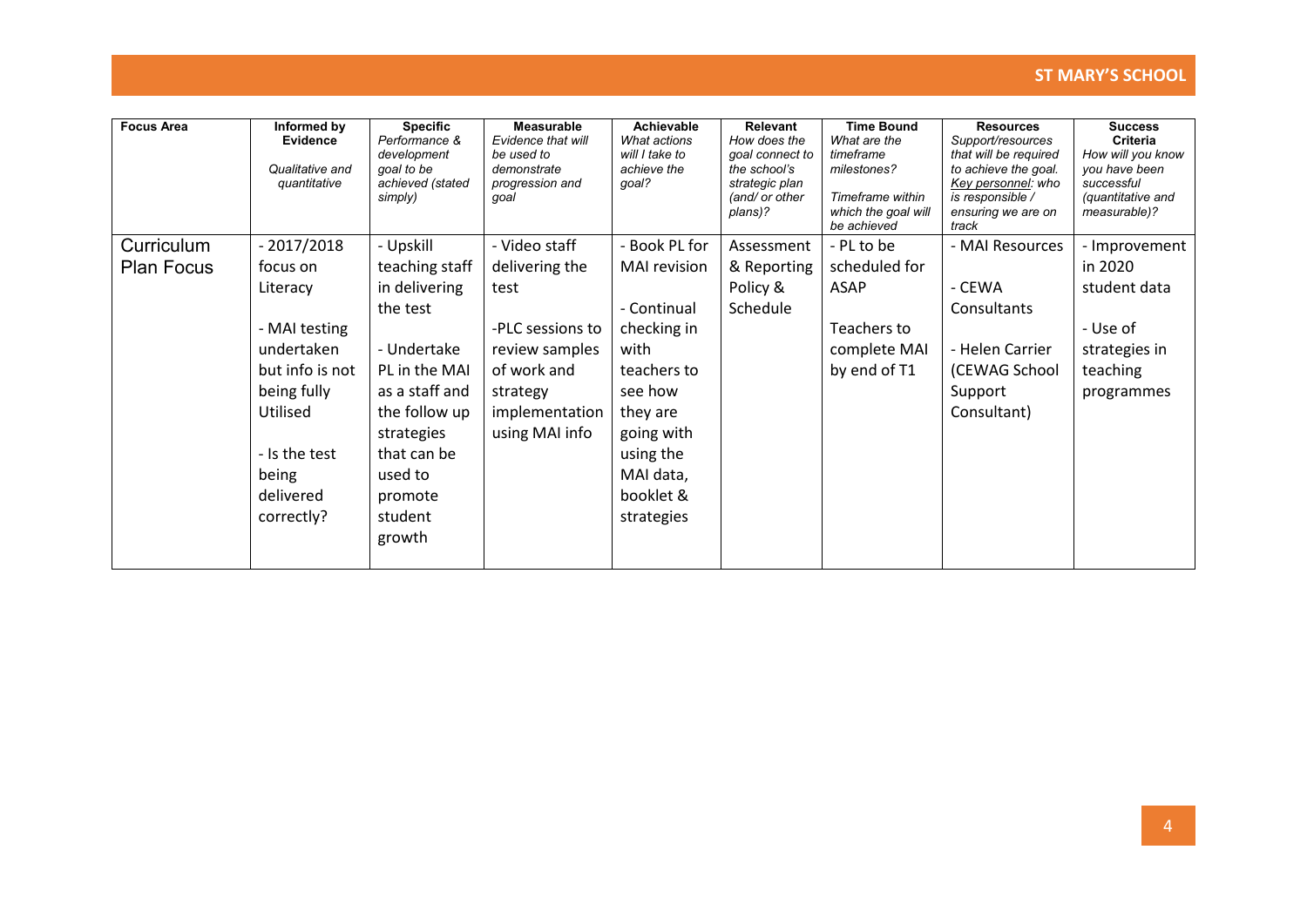| <b>Focus Area</b>               | Informed by<br>Evidence<br>Qualitative and<br>quantitative         | <b>Specific</b><br>Performance &<br>development goal<br>to be achieved<br>(stated simply)                                                                                                                                                                                                                                                                                                                                                                                                                         | Measurable<br>Evidence that will<br>be used to<br>demonstrate<br>progression and<br>goal                     | Achievable<br>What actions<br>will I take to<br>achieve the<br>qoal?                              | Relevant<br>How does the<br>goal connect to<br>the school's<br>strategic plan<br>(and/ or other<br>plans)? | <b>Time Bound</b><br>What are the<br>timeframe<br>milestones?<br>Timeframe within<br>which the goal will<br>be achieved | <b>Resources</b><br>Support/resources<br>that will be required<br>to achieve the goal.<br>Key personnel: who<br>is responsible /<br>ensuring we are on<br>track | <b>Success</b><br><b>Criteria</b><br>How will you know<br>you have been<br>successful<br>(quantitative and<br>measurable)?                                      |
|---------------------------------|--------------------------------------------------------------------|-------------------------------------------------------------------------------------------------------------------------------------------------------------------------------------------------------------------------------------------------------------------------------------------------------------------------------------------------------------------------------------------------------------------------------------------------------------------------------------------------------------------|--------------------------------------------------------------------------------------------------------------|---------------------------------------------------------------------------------------------------|------------------------------------------------------------------------------------------------------------|-------------------------------------------------------------------------------------------------------------------------|-----------------------------------------------------------------------------------------------------------------------------------------------------------------|-----------------------------------------------------------------------------------------------------------------------------------------------------------------|
| Curriculum<br><b>Plan Focus</b> | - Digital<br>Technologies<br>in Focus<br>(DTiF) Project<br>Outline | - Continue to upskill<br>teaching staff<br>- Collect mid project<br>data re current<br>implementation of<br>DT<br>- Continue to<br>unpack content,<br>knowledge and<br>skills of DT<br>Curriculum<br>- Develop and<br>upskill staff with<br>rich learning tasks<br>- Continue to upskill<br>teacher content,<br>knowledge,<br>including glossary<br>- Continue<br>introduction of<br><b>SAMR Model</b><br>- Conduct Parent<br>Information<br>Sessions<br>- Continue to<br>integrate with<br><b>LEADing Lights</b> | - Collected<br>samples from<br>relevant parties<br>- Increase in<br>the use of DT<br>within the<br>classroom | - Work in<br>consultation<br>with Deanne<br>Poole in<br>regards to<br>rich tasks &<br>integration | - ACARA<br>DTiF three<br>year project<br>involvement                                                       | -T1 host a<br>parent<br>information<br>session<br>$-T2$ & T3<br>develop rich<br>learning tasks                          | - Deanne Poole<br>(ACARA<br>Consultant)<br>- Michelle Lloyd<br><b>CEWA DT</b><br>Consultant                                                                     | - Teacher<br>programmes<br>(integration of<br>DT in other<br>learning areas)<br>- Increased<br>use of Digital<br>tools within<br>the classroom<br>(teacher DWP) |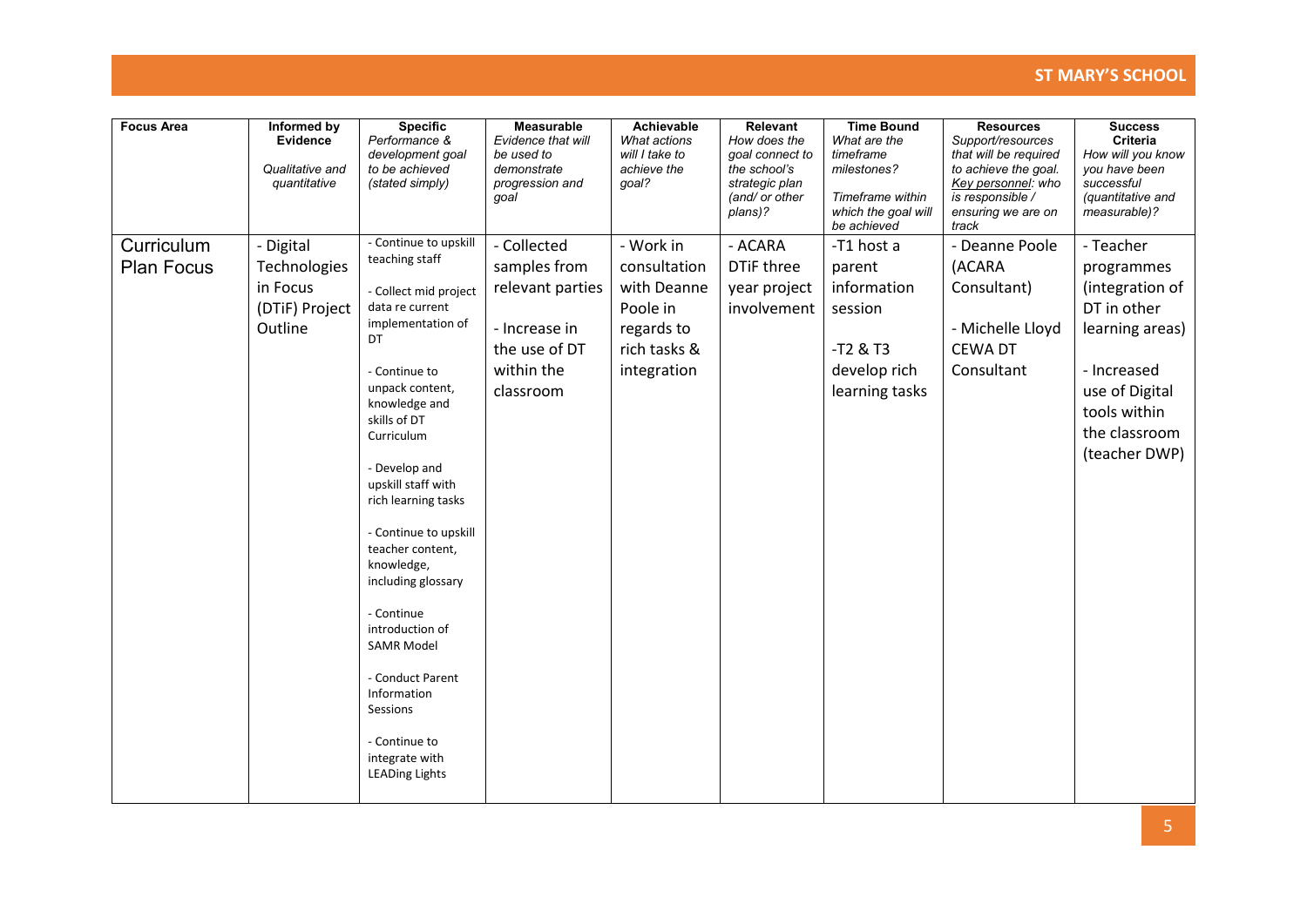| <b>Focus Area</b> | Informed by<br>Evidence<br>Qualitative and<br>quantitative | <b>Specific</b><br>Performance &<br>development goal to<br>be achieved (stated<br>simply) | <b>Measurable</b><br>Evidence that will<br>be used to<br>demonstrate<br>progression and<br>goal | Achievable<br>What actions<br>will I take to<br>achieve the<br>qoal? | Relevant<br>How does the<br>qoal connect to<br>the school's<br>strategic plan<br>(and/ or other<br>plans)? | <b>Time Bound</b><br>What are the<br>timeframe<br>milestones?<br>Timeframe within<br>which the goal<br>will be achieved | <b>Resources</b><br>Support/resources<br>that will be required<br>to achieve the goal.<br>Key personnel: who<br>is responsible /<br>ensuring we are on<br>track | <b>Success</b><br><b>Criteria</b><br>How will you know<br>you have been<br>successful<br>(quantitative and<br>measurable)? |
|-------------------|------------------------------------------------------------|-------------------------------------------------------------------------------------------|-------------------------------------------------------------------------------------------------|----------------------------------------------------------------------|------------------------------------------------------------------------------------------------------------|-------------------------------------------------------------------------------------------------------------------------|-----------------------------------------------------------------------------------------------------------------------------------------------------------------|----------------------------------------------------------------------------------------------------------------------------|
| Early             | - NQS QIP not                                              | - Complete a                                                                              | - NQS QIP                                                                                       | - Establish                                                          | - Mandated                                                                                                 | - End of T1                                                                                                             | - Grace Lewis &                                                                                                                                                 | - Staff are using                                                                                                          |
| Years             | updated since                                              | group                                                                                     | updated                                                                                         | working                                                              | document                                                                                                   | have NQS QIP                                                                                                            | Fran Italiano -                                                                                                                                                 | NQS QIP as a                                                                                                               |
| Focus             | 2016                                                       | Reflection with                                                                           |                                                                                                 | party (staff,                                                        |                                                                                                            | updated                                                                                                                 | provide support                                                                                                                                                 | working                                                                                                                    |
|                   |                                                            | all Early                                                                                 | - Staff upskilled                                                                               | Grace Lewis                                                          | - Policy                                                                                                   |                                                                                                                         | with an updated                                                                                                                                                 | document                                                                                                                   |
|                   | - Staff not                                                | Childhood                                                                                 | on new                                                                                          | (CEWAG))                                                             |                                                                                                            | - End of T1                                                                                                             | NQS template.                                                                                                                                                   |                                                                                                                            |
|                   | updated with                                               | Teachers and                                                                              | changes and                                                                                     |                                                                      | - School                                                                                                   | have NQS QIP                                                                                                            |                                                                                                                                                                 | - NQS QIP                                                                                                                  |
|                   | changes to                                                 | Education                                                                                 | how to use the                                                                                  | - Liaise with                                                        | Registration                                                                                               | displayed in                                                                                                            | - Grace Lewis -                                                                                                                                                 | updated,                                                                                                                   |
|                   | NQS & QIP                                                  | Assistants on                                                                             | QIP as a                                                                                        | Grace Lewis                                                          | requirement                                                                                                | the office                                                                                                              | provide support                                                                                                                                                 | produced &                                                                                                                 |
|                   |                                                            | school NQS &                                                                              | working                                                                                         | (CEWAG) &                                                            |                                                                                                            |                                                                                                                         | with                                                                                                                                                            | communicated                                                                                                               |
|                   |                                                            | <b>QIP</b>                                                                                | document                                                                                        | Fran Italiano                                                        |                                                                                                            |                                                                                                                         | writing/updating                                                                                                                                                |                                                                                                                            |
|                   |                                                            |                                                                                           |                                                                                                 | (CEWA) in                                                            |                                                                                                            |                                                                                                                         | school NQS QIP                                                                                                                                                  |                                                                                                                            |
|                   |                                                            | - Complete a                                                                              |                                                                                                 | regards to                                                           |                                                                                                            |                                                                                                                         |                                                                                                                                                                 |                                                                                                                            |
|                   |                                                            | <b>Principal Audit</b>                                                                    |                                                                                                 | NQS QIP                                                              |                                                                                                            |                                                                                                                         | - PLCs to upskill                                                                                                                                               |                                                                                                                            |
|                   |                                                            |                                                                                           |                                                                                                 | process                                                              |                                                                                                            |                                                                                                                         | all staff                                                                                                                                                       |                                                                                                                            |
|                   |                                                            | - Update school                                                                           |                                                                                                 |                                                                      |                                                                                                            |                                                                                                                         |                                                                                                                                                                 |                                                                                                                            |
|                   |                                                            | NQS QIP                                                                                   |                                                                                                 | - Schedule                                                           |                                                                                                            |                                                                                                                         |                                                                                                                                                                 |                                                                                                                            |
|                   |                                                            |                                                                                           |                                                                                                 | PLCs to work                                                         |                                                                                                            |                                                                                                                         |                                                                                                                                                                 |                                                                                                                            |
|                   |                                                            |                                                                                           |                                                                                                 | on updating                                                          |                                                                                                            |                                                                                                                         |                                                                                                                                                                 |                                                                                                                            |
|                   |                                                            |                                                                                           |                                                                                                 | <b>NQS QIP</b>                                                       |                                                                                                            |                                                                                                                         |                                                                                                                                                                 |                                                                                                                            |
|                   |                                                            |                                                                                           |                                                                                                 |                                                                      |                                                                                                            |                                                                                                                         |                                                                                                                                                                 |                                                                                                                            |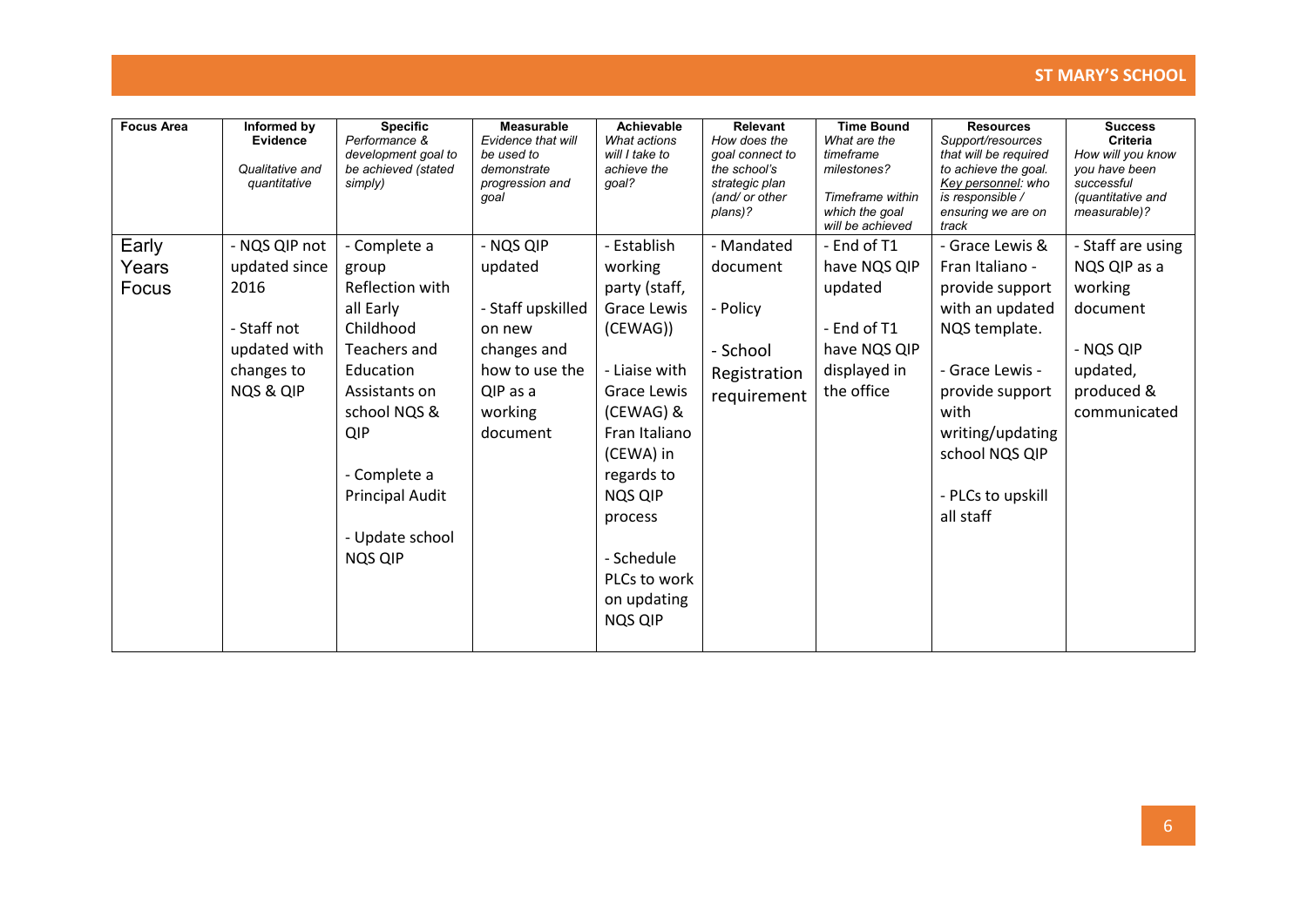| <b>Focus Area</b>           | Informed by<br>Evidence<br>Qualitative and<br>quantitative                      | <b>Specific</b><br>Performance &<br>development<br>goal to be<br>achieved (stated<br>simply)                                                                                                                                                                | Measurable<br>Evidence that will<br>be used to<br>demonstrate<br>progression and<br>qoal              | <b>Achievable</b><br>What actions will I<br>take to achieve the<br>goal?                                                                                                               | Relevant<br>How does the<br>goal connect to<br>the school's<br>strategic plan<br>(and/ or other<br>plans)? | <b>Time Bound</b><br>What are the<br>timeframe<br>milestones?<br>Timeframe within<br>which the goal will<br>be achieved                    | <b>Resources</b><br>Support/resources<br>that will be required<br>to achieve the goal.<br>Key personnel: who<br>is responsible /<br>ensuring we are on<br>track | <b>Success</b><br>Criteria<br>How will you<br>know you have<br>been successful<br>(quantitative and<br>measurable)? |
|-----------------------------|---------------------------------------------------------------------------------|-------------------------------------------------------------------------------------------------------------------------------------------------------------------------------------------------------------------------------------------------------------|-------------------------------------------------------------------------------------------------------|----------------------------------------------------------------------------------------------------------------------------------------------------------------------------------------|------------------------------------------------------------------------------------------------------------|--------------------------------------------------------------------------------------------------------------------------------------------|-----------------------------------------------------------------------------------------------------------------------------------------------------------------|---------------------------------------------------------------------------------------------------------------------|
| <b>Student</b><br>Wellbeing | - MMG<br>Survey Data<br>(School<br>Climate<br>Survey)<br>- Staff<br>discussions | - Investigate<br>various<br>Student<br>Wellbeing<br>programs,<br>strategies<br>and/or<br>initiatives<br>- Select and<br>adopt a whole<br>school<br>approach to<br>Student<br>Wellbeing<br>-Communicate<br>the program<br>to the parents<br>and<br>community | - School Policy<br>regarding the<br>implementation<br>- Notes in<br>teaching<br>programmes<br>and DWP | - Establish<br>working party<br>- Liaise with<br>other schools in<br>regards to<br>resources and<br>history<br>- Schedule PLCs<br>to work on<br>investigation<br>and<br>implementation | - Strategic Plan<br>-Evangelisation<br>Plan                                                                | - End of T2<br>have<br>investigation<br>completed<br>- End of T2<br>have whole<br>school<br>approach<br>implemented<br>and<br>communicated | - CEWAG staff<br>- Kate<br>McConkey<br>(SDERA)<br>- PLCs to upskill<br>all staff                                                                                | - Whole<br>school<br>approach<br>shared with<br>parents and<br>implemented<br>at St Mary's<br>School                |